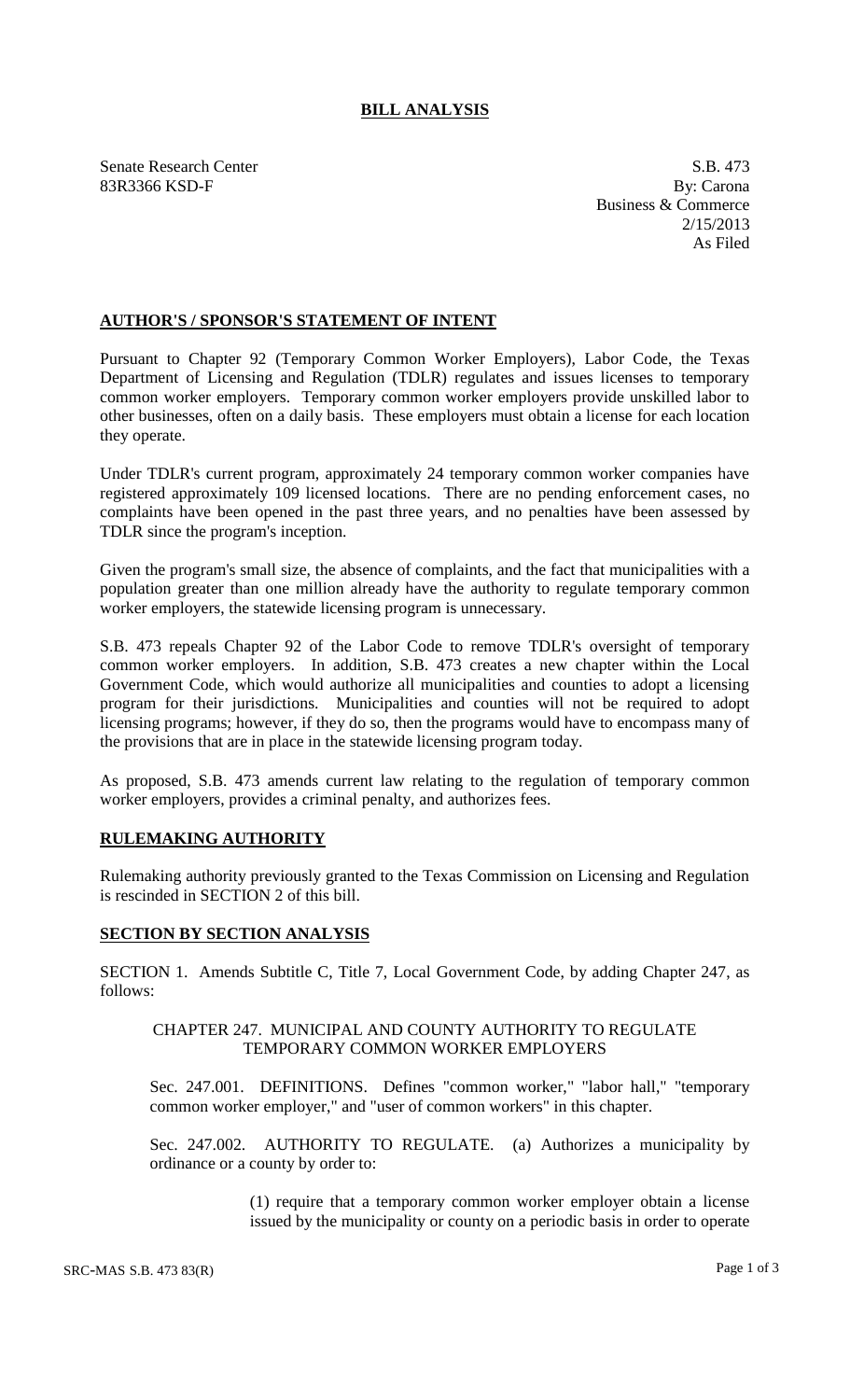as a temporary common worker employer in the municipality or county; and

(2) collect a fee for the issuance of a temporary common worker employer license.

(b) Provides that an ordinance adopted by a municipality under this chapter applies only inside the municipality's corporate limits.

(c) Provides that an order adopted by a county applies only to the parts of the county outside the corporate limits of a municipality.

Sec. 247.003. REGULATION REQUIREMENTS. Requires that the regulations adopted by a municipality or county under this chapter:

(1) provide that the municipality or county will issue a temporary common worker employer license to a person who meets the application requirements established by the municipality or county and pays the application and registration fees set by the municipality or county;

(2) provide that a license issued under this chapter is not assignable or transferable;

(3) require each license holder to maintain and make available to a representative of the municipality or county records that show for each common worker provided by the license holder to a user of common workers:

- (A) the name and address of the worker;
- (B) the hours worked by the worker;
- (C) the places at which the work was performed by the worker;
- (D) the wages paid to the worker; and
- (E) any deductions made from the wages paid to a worker;

(4) require each license holder to maintain the records described by Subdivision (3) at least until the second anniversary of the date on which the worker was last employed by the license holder;

(5) provide that information received by the municipality or county under Subdivision (3) is privileged and confidential and is for the exclusive use of the municipality or county and is prohibited from being disclosed to any other person except on the entry of a court order requiring disclosure or on the written consent of a person under investigation who is the subject of the records;

(6) require each license holder to post for inspection in a location that is in open view to the public on the licensed premises the license for a place of business at which the license holder operates as a temporary common worker employer and a notice of any charge permitted under this chapter that the license holder is authorized to assess against a common worker for equipment, tools, transportation, or other work-related services;

(7) require each license holder that operates a labor hall as part of a licensed premises to provide adequate facilities for a worker waiting for a job assignment that include restroom facilities for both men and women, drinking water, sufficient seating, and access to vending refreshments and food; and

(8) prohibit each license holder from: